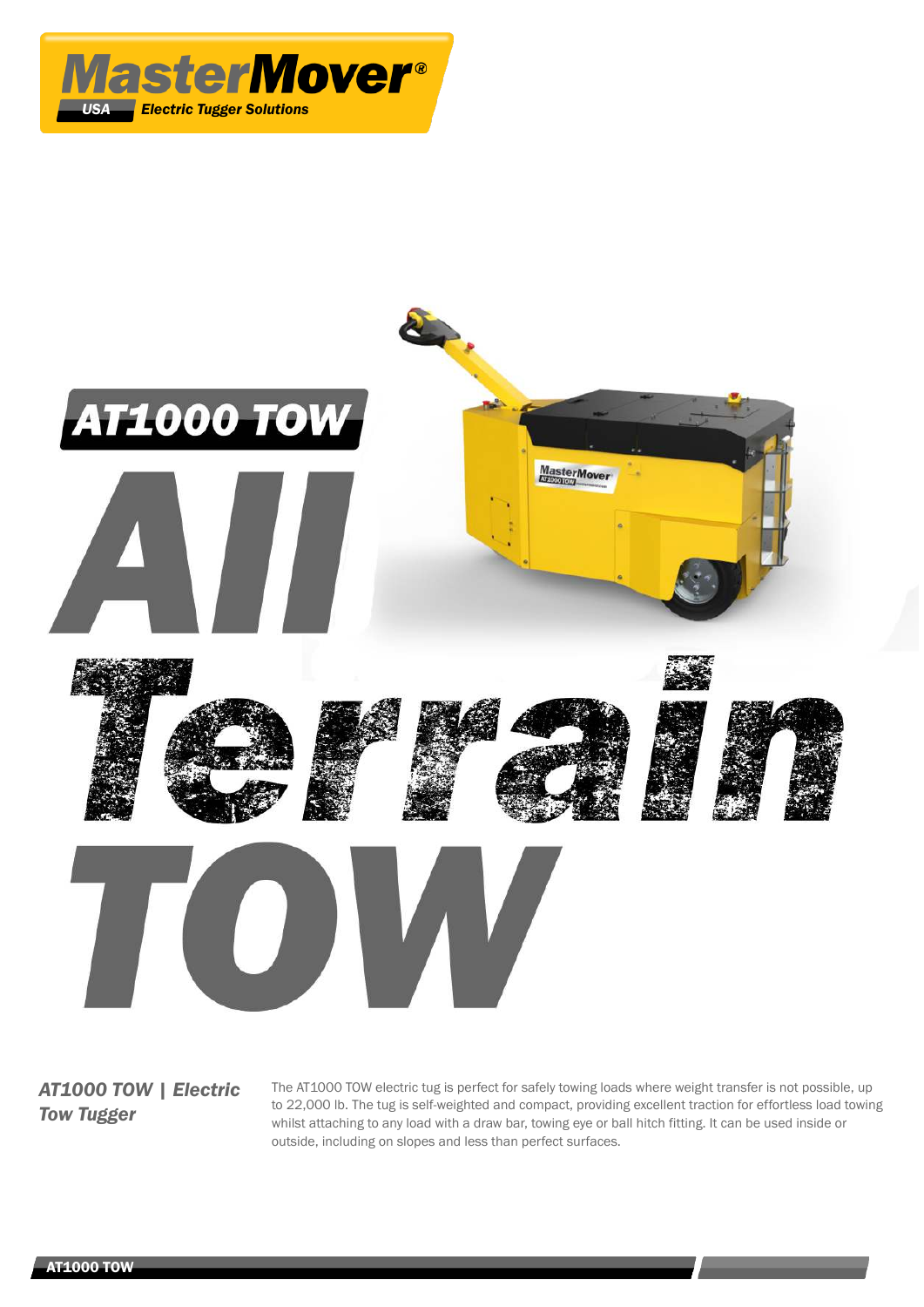

**Trains** 

## **KeyBenefits** 1 year full guarantee

- FEA tested steel chassis
- Internal weight packs

### • Optimised size, puncture-proof wheels









**SafetyFeatures** See our website for full technical details



Automatic cut off when tiller arm returns to vertical



Anti-crush button



Emergency stop button Warning horn



# **MaxLoadWeight** See our website for full technical details



\*"Maximum load weight" is only a recommendation that we arrive at by estimating rolling resistance. Your environment and wheel type may affect this figure which is why we carry out a detailed technical evaluation on every project. All of our calculations include a "safe work load" factor to ensure safe operation in all circumstances.

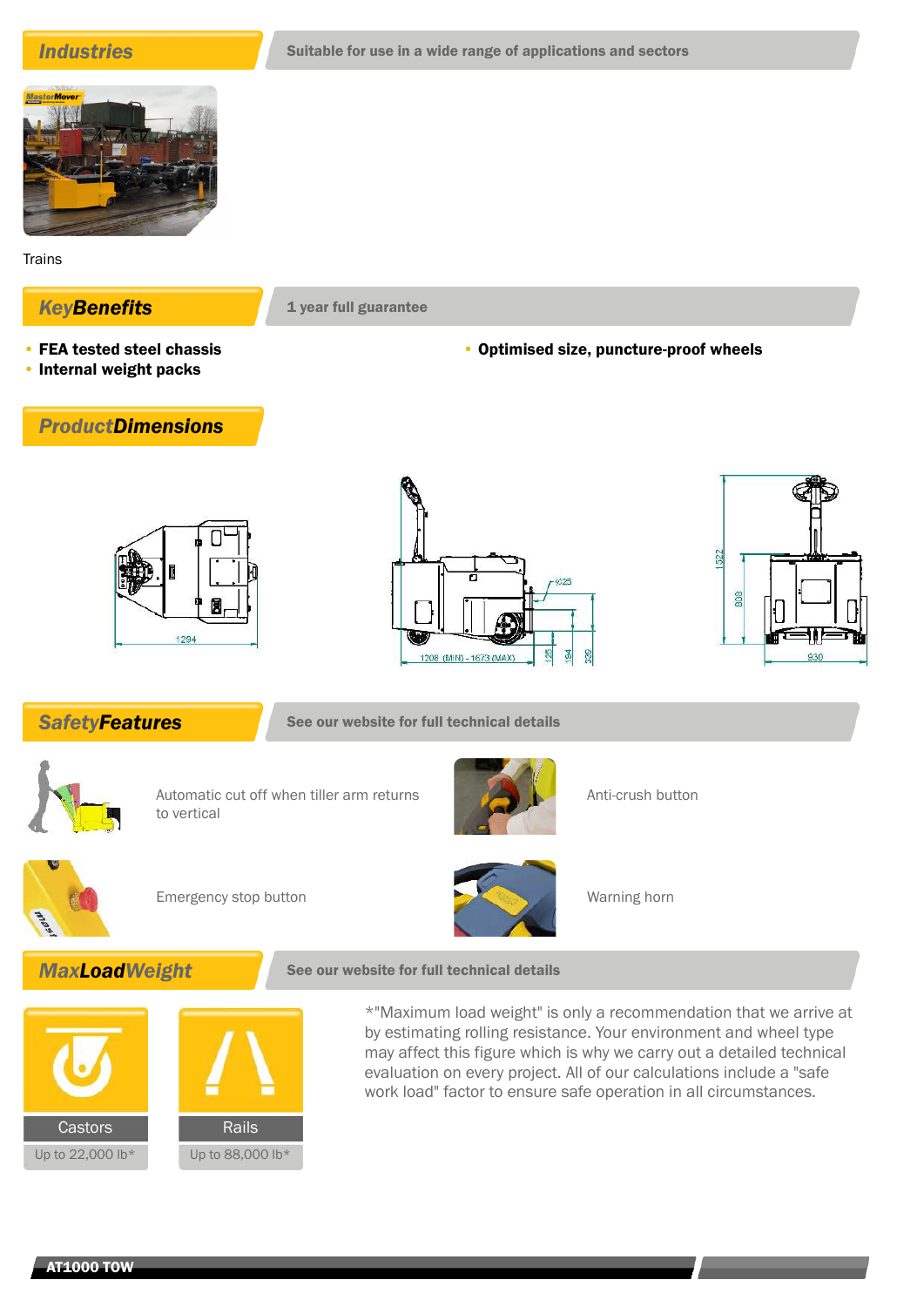| <b>Identification</b> |  |  |  |  |  |  |  |  |  |  |  |  |
|-----------------------|--|--|--|--|--|--|--|--|--|--|--|--|
|-----------------------|--|--|--|--|--|--|--|--|--|--|--|--|

| Product code                                   | AT1000 TOW                |
|------------------------------------------------|---------------------------|
| Recommended load weight - Castors <sup>1</sup> | 22000 lbs                 |
| Recommended load weight - Rails <sup>2</sup>   | 40000 kg                  |
| Machine weight including battery               | 1350 kg                   |
| Drive type                                     | Electric AC               |
| Parking brake                                  | Electromagnetic           |
| Drive wheel type                               | Superelastic Solid Rubber |
| Drive motor power (electric steered option)    | $2 \times 2.0$ kW         |
| Controller type                                | AC.                       |
| Variable machine speed                         | $0-3.7$ mph               |
| Ingress Protection                             | <b>IP44</b>               |

#### Battery options

| Battery pack - sealed - 204Ah 24V - Interchangeable |
|-----------------------------------------------------|
| Battery pack - sealed - 179 Ah 24V - Interchangable |
| Battery pack - lithium - 118 Ah 24V - fixed         |

#### Charging options

| Charger - external - 30A 24V - 85V-265V           |
|---------------------------------------------------|
| Charger - internal - 20A 24V - 85V-265V           |
| Charger - lithium - external - 40A 24V - 85V-265V |

#### Additional equipment

| Option - flashing safety light and motion bleeper |
|---------------------------------------------------|
| Option - two speed selector switch                |
| Option - fifth wheel                              |
| Option - battery protection system                |
| Option - Lithium battery                          |
| Option-Wireless handset controller                |
|                                                   |

| <b>Male coupling options</b>                        |                 |
|-----------------------------------------------------|-----------------|
| Coupling - male - pin                               |                 |
| Coupling - male - height adjustable tow ball - 50mm |                 |
| Coupling - male - height adjustable box             | Fifthwheel only |
| Coupling - male - adjustable towing arm             |                 |

### Female coupling options

Coupling - female - box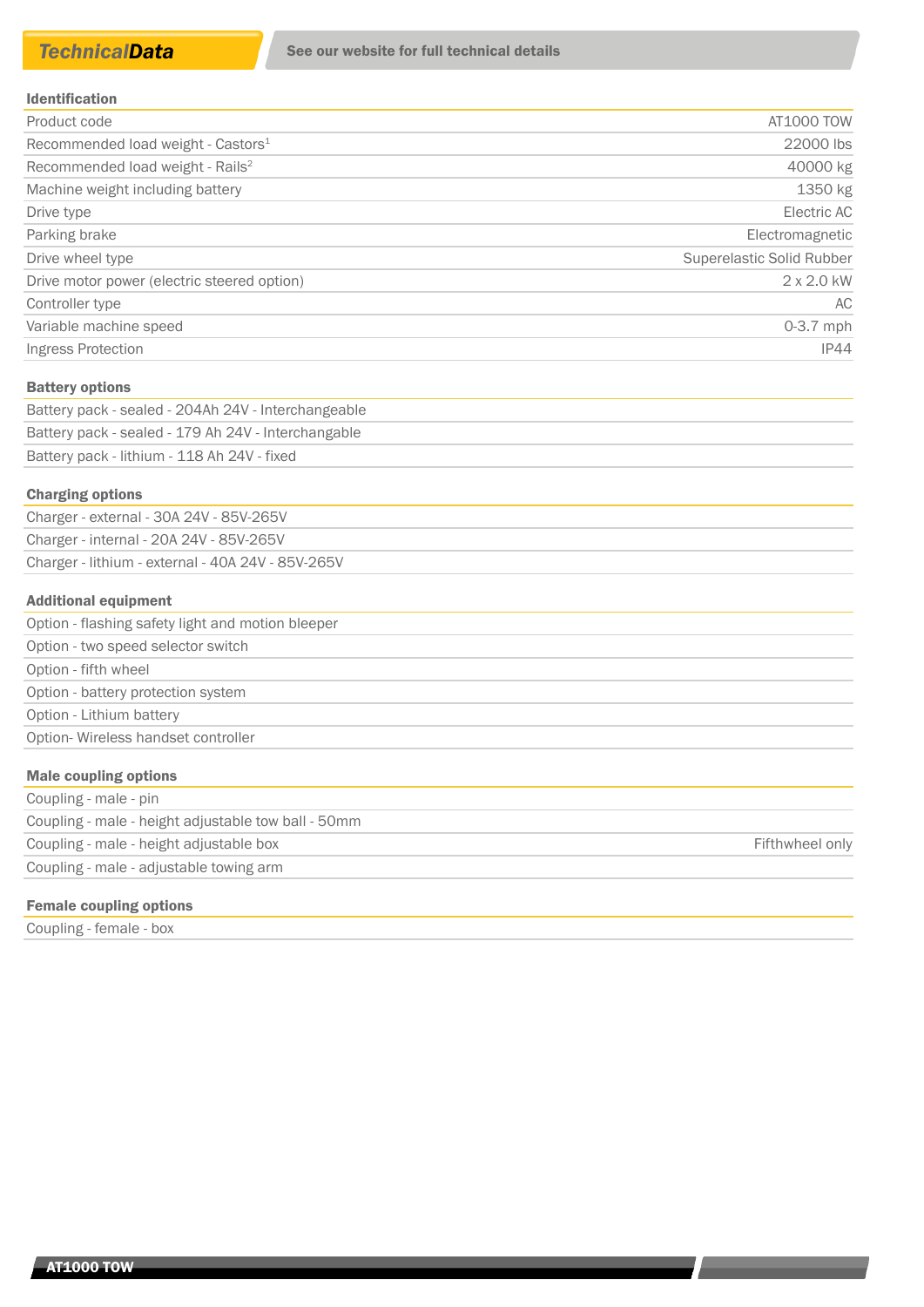1 - Recommended load weight - Castors

AT1000 TOW Maximum Starting Load on Castors (Pulling only)

2 - Recommended load weight - Rails

AT1000 TOW Maximum Starting Load on Rails (Pulling only)